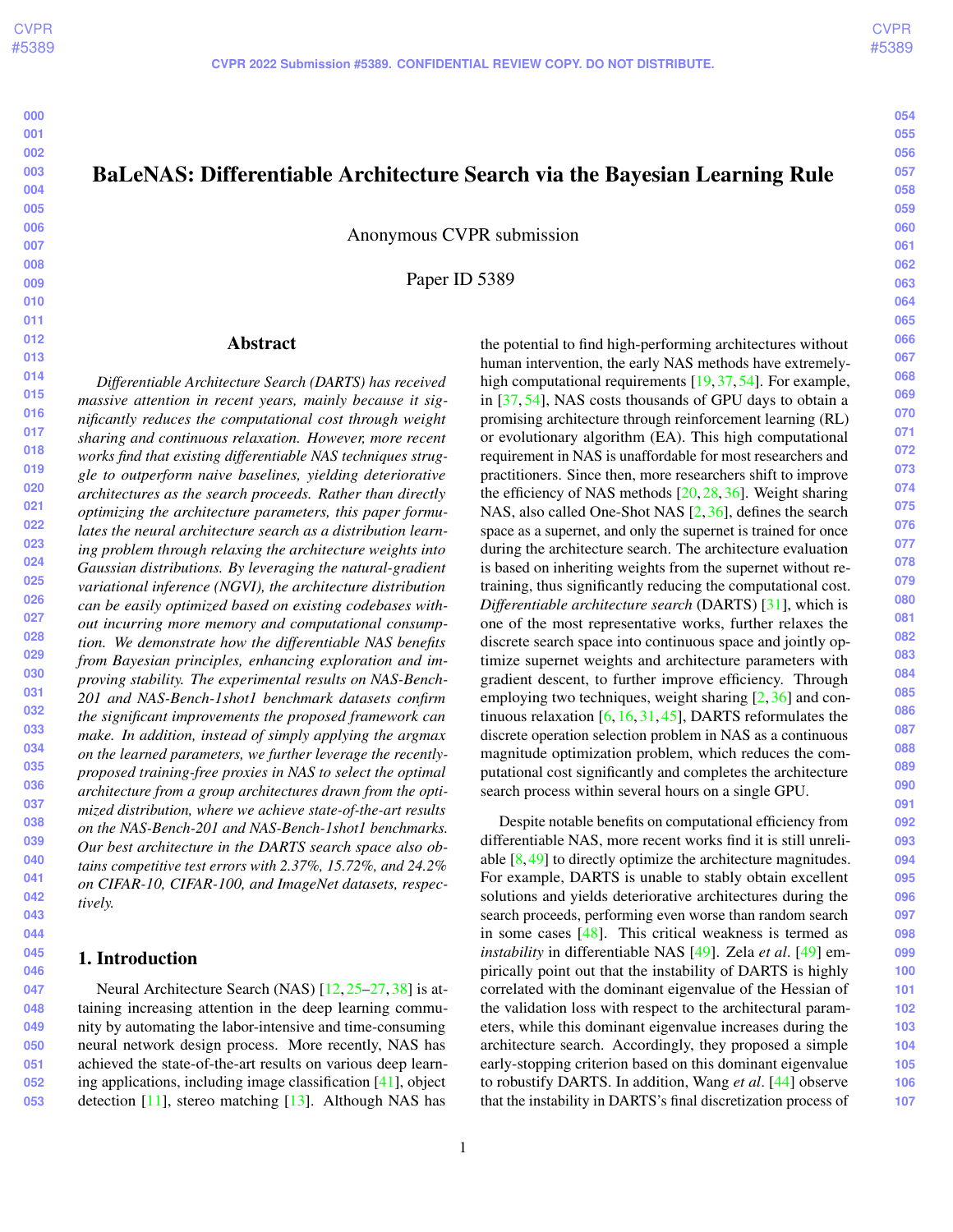<span id="page-1-2"></span>**108 109 110 111 112 113 114 115** architecture selection, where the optimized magnitude could hardly indicate the importance of operations. On the other hand, several works [\[9,](#page-8-12) [29,](#page-8-13) [39,](#page-9-10) [51\]](#page-9-11) state that directly optimizing the architecture parameters without exploration easily entails the rich-gets-richer problem, leading to those architectures that converge faster at the beginning while achieve poor performance at the end of training, e.g. architectures with intensive *skip-connections* [\[14,](#page-8-14) [30\]](#page-9-12).

**116 117 118 119 120 121 122 123 124 125 126 127 128 129 130 131 132 133 134 135 136 137 138** Unlike most existing works that directly optimize the architecture parameters, we investigate differentiable NAS from a distribution learning perspective, and introduce the Bayesian Learning rule [\[22,](#page-8-15) [23,](#page-8-16) [33,](#page-9-13) [35\]](#page-9-14) to the architecture optimization in differentiable NAS with considering naturalgradient variational inference (NGVI) methods to optimize the architecture distribution, which we call BaLeNAS. We theoretically demonstrate how the framework naturally enhance the exploration for differentiable NAS and improves the stability, and the experimental results confirm that our framework enhances the performance for differentiable NAS. Rather than simply applying *argmax* on the mean to get a discrete architecture, we for the first time leverage the training free proxies  $[1, 7, 32]$  $[1, 7, 32]$  $[1, 7, 32]$  $[1, 7, 32]$  $[1, 7, 32]$  to select a more competitive architecture from the optimized distribution, without incurring any additional training costs. Specifically, our approach achieves state-of-the-art performance on NAS-Bench-201 [\[17\]](#page-8-19) and improves the performance on NAS-Bench-1shot1 [\[50\]](#page-9-16) by large margins, and obtains competitive results on CIFAR-10, CIFAR-100, and ImageNet datasets in the DARTS [\[31\]](#page-9-5) search space, with test error 2.37%, 15.72%, and 24.2%, respectively. Our contributions are summarized as follows.

**139 140 141 142 143 144 145 146** • Firstly, this paper formulates the neural architecture search as a distribution learning problem and builds a generalized Bayesian framework for architecture optimization in differentiable NAS. We demonstrate that the proposed Bayesian framework is a practical solution to enhance exploration for differentiable NAS and improve stability as a by-product via implicitly regularizing the Hessian norm.

• Secondly, instead of directly applying the *argmax* on the learned parameters to get architectures, we for the first time leverage zero-cost proxies to select competitive architectures from the optimized distributions. As these proxies are calculated without any training, the architecture selection phase can be finished extremely efficiently.

**155 156 157 158 159 160 161** • Thirdly, the proposed framework is built based on DARTS and is also comfortable to be extended to other differentiable NAS methods with minimal modifications through leveraging the natural-gradient variational inference (NGVI). Experiments show that our framework consistently improves the baselines with obtaining more competitive architectures in various search spaces.

# 2. Preliminaries

# <span id="page-1-1"></span>2.1. Differentiable Architecture Search

Differentiable architecture search (DARTS) is built on weight-sharing NAS [\[2,](#page-8-8) [36\]](#page-9-4), where the supernet is trained for once per the architecture search cycle. Rather than using the heuristic methods  $[36, 51]$  $[36, 51]$  $[36, 51]$  to search for the promising architecture in the discrete architecture space  $A$ , DARTS [\[31\]](#page-9-5) proposes the differentiable NAS framework by applying a continuous relaxation (usually a *softmax*) to the discrete architecture space and enabling gradient descent for architecture optimization. Therefore, architecture parameters  $\alpha_{\theta}$  and supernet weights w could be jointly optimized during the supernet training, and the promising architecture parameters  $\alpha_{\theta}^*$  are searched from the continuous search space  $\mathcal{A}_{\theta}$  once the supernet is trained. The bilevel optimization formulation is usually adopted to alternatively learn  $\alpha_{\theta}$  and w:

<span id="page-1-0"></span>
$$
\min_{\alpha_{\theta} \in \mathcal{A}_{\theta}} \mathcal{L}_{\text{val}}\Big(\operatorname*{argmin}_{w} \mathcal{L}_{\text{train}}(w(\alpha_{\theta}), \alpha_{\theta})\Big), \qquad (1)
$$

and the best discrete architecture  $\alpha^*$  is obtained after applying *argmax* on  $\alpha_{\theta}^*$ .

Despite notable benefits on computational efficiency from DARTS, more recent works find it is still unreliable [\[8,](#page-8-11)[49\]](#page-9-7) that directly optimizes the architecture magnitudes, where DARTS usually observes a performance collapses with search progresses. This phenomenon is also called the instability of differentiable NAS [\[8\]](#page-8-11). Zela *et al*. [\[49\]](#page-9-7) observed that the there is a strong correlation between the dominant eigenvalue of the Hessian of the validation loss and the architecture's generalization error in DARTS, and keeping the the Hessian matrix's norm in a low level plays a key role in robustifying the performance of differentiable NAS [\[8\]](#page-8-11). In addition, as described above, the differentiable NAS first relaxes the discrete architectures into continuous representations to enable the gradient descent optimization, and projects the continuous architecture representation  $\alpha_{\theta}$  into discrete architecture  $\alpha$  after the differentiable architecture optimization. However, more recent works [\[44\]](#page-9-9) cast doubts on the robustness of this discretization process in DARTS that the magnitude of architecture parameter  $\alpha_{\theta}^{*}$  could hardly indicate the importance of operations with *argmax*. Taking the DARTS as example, the searched architecture parameters  $\alpha_{\theta}$  are continuous, while  $\alpha$  is represented with  $\{0, 1\}$  after *argmax*. DARTS assumes that the  $\mathcal{L}_{val}(w^*, \alpha_{\theta}^*)$  is a good indicator to the validation performance of  $\alpha$ ,  $\mathcal{L}_{val}(w^*, \alpha^*)$ . However, when we conduct the Taylor expansion on the local optimal  $\alpha_{\theta}^*$  [\[8,](#page-8-11)[9\]](#page-8-12), we have:

$$
\mathcal{L}_{val}(w^*, \alpha^*) = \mathcal{L}_{val}(w^*, \alpha_\theta^*) + \nabla_{\alpha_\theta} \mathcal{L}_{val}(w^*, \alpha_\theta^*)^T (\alpha^* - \alpha_\theta^*)
$$
  
+ 
$$
\frac{1}{2} (\alpha^* - \alpha_\theta^*)^T \mathcal{H}(\alpha^* - \alpha_\theta^*)
$$
 (7)

$$
\frac{1}{2}(\alpha^* - \alpha^*_{\theta})^T \mathcal{H}(\alpha^* - \alpha^*_{\theta})
$$
 (2)

$$
24\n= \mathcal{L}_{val}(w^*, \alpha_\theta^*) + \frac{1}{2}(\alpha^* - \alpha_\theta^*)^T \mathcal{H}(\alpha^* - \alpha_\theta^*)
$$
\n(214)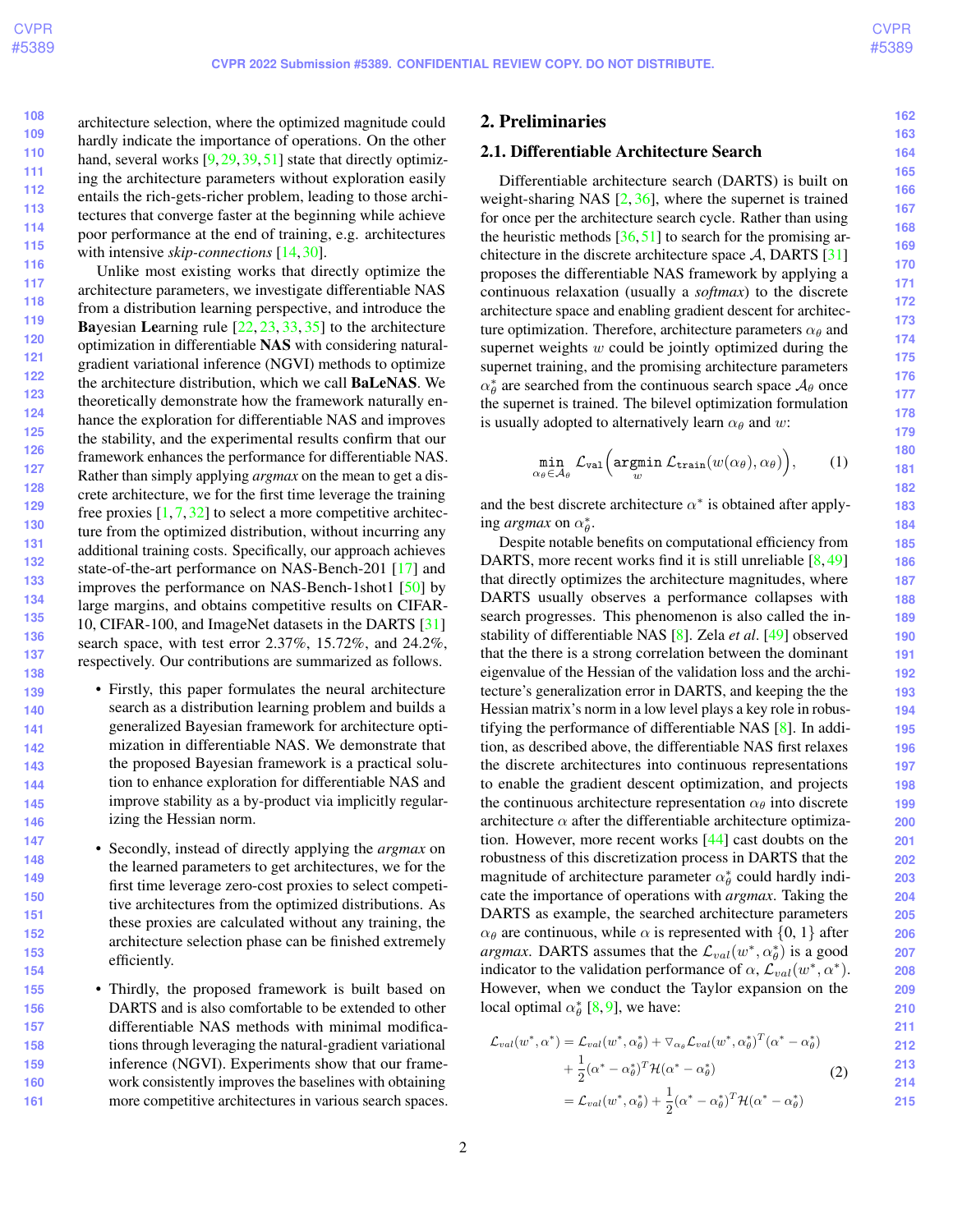<span id="page-2-7"></span>where  $\nabla_{\alpha\theta} \mathcal{L}_{val} = 0$  due to the local optimality condition, and H is the Hessian matrix of  $\mathcal{L}_{val}(w^*, \alpha_{\theta})$ . We can see that the incongruence of the final continuous architecture representation and the final discrete architecture relates to the Hessian matrix's norm. However, as demonstrated by the empirical results in  $[49]$ , the eigenvalue of this Hessian matrix increases during the architecture search, incurring more incongruence.

# <span id="page-2-3"></span>2.2. Bayesian Deep Learning

Given a dataset  $\mathcal{D} = \{\mathcal{D}_1, \mathcal{D}_1, ..., \mathcal{D}_N\}$  and a deep neural network with parameters  $\theta$ , the most popular method to learn  $\theta$  with  $\mathcal D$  is Empricial Risk Minimization (ERM):

<span id="page-2-4"></span>
$$
\min \bar{\ell}(\theta) := \sum_{i=1}^{N} \ell_i(\theta) + \eta \mathcal{R}(\theta), \tag{3}
$$

where  $\ell_i$  is a loss function, e.g.,  $\ell_i = -\log p(\mathcal{D}_i \mid \theta)$  for classification and  $R$  is the regularization term.

In contrast, the Bayesian deep learning estimate the posterior distribution of  $\theta$ ,  $p(\theta | \mathcal{D}) := p(\mathcal{D} | \theta)p(\theta)/p(\mathcal{D})$ , where  $p(\theta)$  is the prior distribution. However, the normalization constant  $p(\mathcal{D}) = \int p(\mathcal{D} | \theta) p(\theta) d\theta$  is difficult to compute for large DNNs. The variational inference (VI) [\[18\]](#page-8-20) resolves this issue in Bayesian deep learning by approximating  $p(\theta | \mathcal{D})$  with a new distribution  $q(\theta)$ , and minimizes the Kullback-Leibler (KL) divergence between  $p(\theta | \mathcal{D})$  and  $q(\theta)$ ,

<span id="page-2-1"></span>
$$
\operatorname{argmin}_{\theta} \mathrm{KL}(q(\theta) \parallel p(\theta \mid \mathcal{D})). \tag{4}
$$

When considering both  $p(\theta)$  and  $q(\theta)$  as Gaussian distributions with diagonal covariances:

<span id="page-2-0"></span>
$$
p(\theta) := \mathcal{N}(\theta \mid \mathbf{0}, \mathbf{I}/\delta), \ \ q(\theta) := \mathcal{N}(\theta \mid \mu, \text{diag}(\sigma^2)), \ \ (5)
$$

where  $\delta$  is a known precision parameter with  $\delta > 0$ , the mean  $\mu$  and deviation  $\sigma^2$  of q can be estimated by minimizing the negative of evidence lower bound (ELBO) [\[3\]](#page-8-21):

<span id="page-2-2"></span>
$$
\mathcal{L}(\mu, \sigma) := -\sum_{i=1}^{N} \mathbb{E}_{q} \left[ \log p(\mathcal{D}_{i} \mid \theta) \right] + \text{KL}(q(\theta) \parallel p(\theta))
$$

$$
= -\mathbb{E}_{q} \sum_{i=1}^{N} \log p(\mathcal{D}_{i} \mid \theta) + \mathbb{E}_{q} \left[ \log \frac{q(\theta)}{p(\theta)} \right]
$$
(6)

A straightforward approach is using the stochastic gradient descent to learn  $\mu$  and  $\sigma^2$  along with minimizing  $\mathcal{L}$ , called as the Bayes by Backprob (BBB) [\[4\]](#page-8-22):

$$
\mu_{t+1} = \mu_t - \varsigma_t \hat{\nabla}_{\mu} \mathcal{L}_t, \quad \sigma_{t+1} = \sigma_t - \varphi_t \hat{\nabla}_{\sigma} \mathcal{L}_t, \quad (7)
$$

**266 267 268 269** where  $\varsigma_t$  and  $\varphi_t$  are the learning rates, and  $\hat{\nabla}_{\mu} \mathcal{L}_t$  and  $\hat{\nabla}_{\sigma} \mathcal{L}_t$ are the unbiased stochastic gradient estimates of  $\mathcal L$  at  $\mu_t$ and  $\sigma_t$ . However, VI remains to be impractical for learning large deep networks. The obvious issue is that VI introduces more parameters to learn, as it needs to replace all neural networks weights with random variables and simultaneously optimize two vectors  $\mu$  and  $\sigma$  to estimate the distribution of  $\theta$ , so the memory requirement is also doubled, leading a lot of modifications when fitting existing differentiable NAS codebases with the variational inference.

## <span id="page-2-6"></span>2.3. Training Free Proxies for NAS

Training Free NAS tries to identify promising architectures at initialization without incurring training. Mellor *et al*. [\[32\]](#page-9-15) empirically find that the correlation between samplewise input-output Jacobian can indicate the architecture's test performance, and propose using the Jacobian to score a set of randomly sampled models with randomly initialized weights, which greedily chooses the model with the highest score. TE-NAS [\[7\]](#page-8-18) utilizes the spectrum of NTKs and the number of linear regions to analyzing the trainability and expressivity of architectures. Rather than evaluating the whole architecture, TE-NAS uses the perturbation-based architecture selection as [\[44\]](#page-9-9), to measure the importance of each operation for the supernet prune.

Zero-cost NAS [\[1\]](#page-8-17) extends the saliency metrics in the network pruning at initialization to score an architecture, through summing scores of all parameters  $\theta$  in the architecture. There are three popular saliency metrics, SNIP [\[24\]](#page-8-23), GraSP  $[43]$ , and Synflow  $[42]$ :

$$
S_{snip}(\theta) = \left| \frac{\partial \mathcal{L}}{\partial \theta} \odot \theta \right|, S_{grasp}(-\theta) = -(H \frac{\partial \mathcal{L}}{\partial \theta}) \odot \theta, S_{SF}(\theta) = \frac{\partial \mathcal{R}_{SF}}{\partial \theta} \odot \theta, (8)
$$

where  $\mathcal L$  is the common loss based on initialized weights, H is the Hessian matrix, and  $\mathcal{R}_{SF}$  is defined as  $\mathcal{R}_{SF}$  =  $\mathbf{1}^T\left( \prod_{l=1}^L \left|\theta^{[l]}\right| \right)$  1 that makes SynFlow data-agnostic. Since these scores can be obtained without any training, zero-cost NAS utilizes these zero-cost proxies to assist NAS by *warmup* different search algorithms, e.g., initializing population or controller for aging evolution NAS and RL based NAS, respectively. Different from zero-cost NAS that leverages proxies before the search, we utilize these zero-cost proxies for the architecture selection after search, to select more competitive architectures from the optimized distributions.

# <span id="page-2-5"></span>3. The Proposed Method: BaLeNAS

#### 3.1. Formulating NAS as Distribution Learning

**315 316 317 318 319 320 321 322 323** Differentiable NAS normally considers the architecture parameters  $\alpha_{\theta}$  as learnable parameters and directly conducts optimization in this space. Most previous differentiable NAS methods first optimize the architecture parameters based on the gradient of the performance, then update the supernet weights based on the updated architecture parameters. Since architectures with updated supernet weights are supposed to have higher performance, architectures with better performance in the early stage have a higher probability of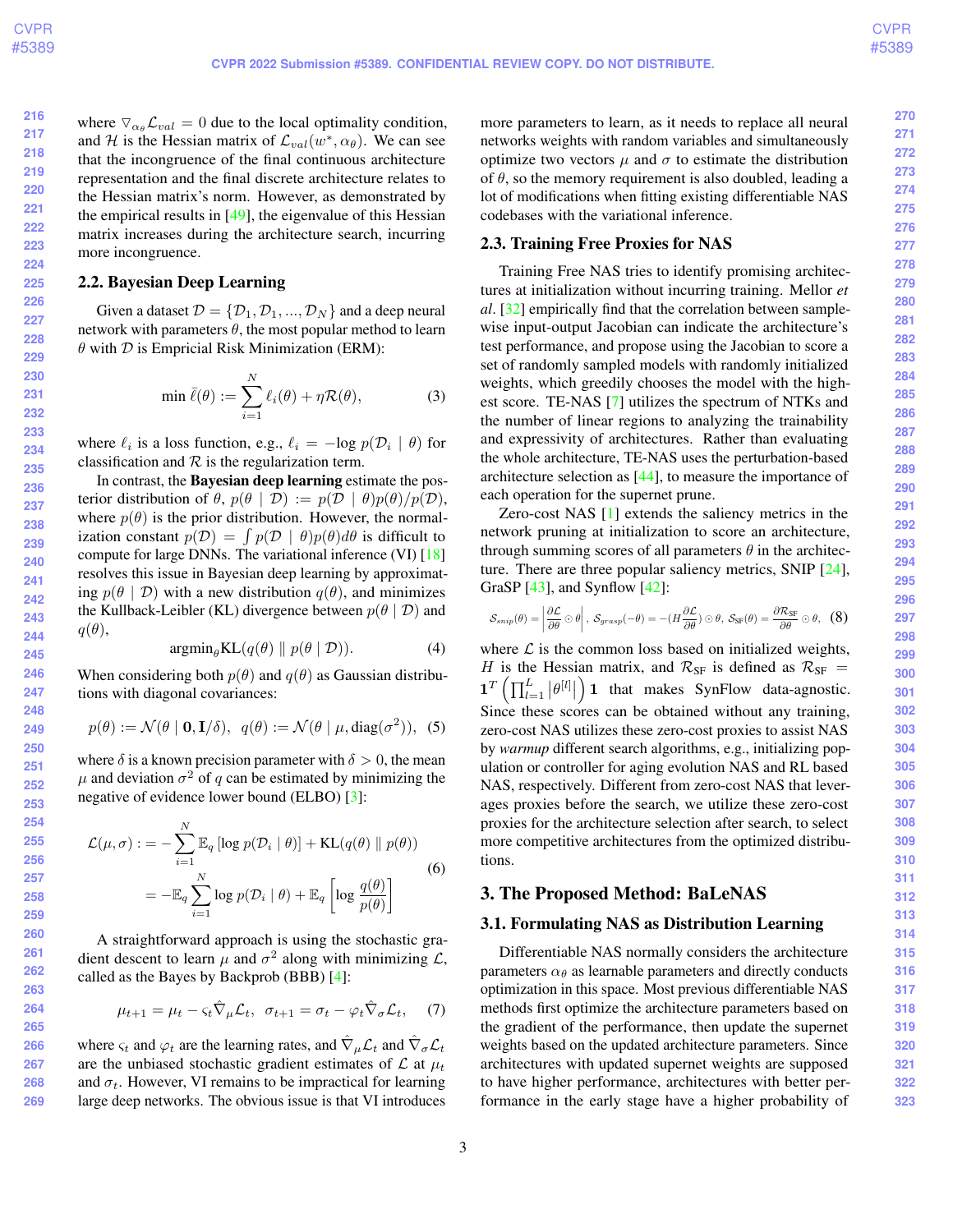**376 377**

<span id="page-3-5"></span>**324 325 326 327 328 329 330 331 332 333 334** being selected for the supernet training. The supernet training again improves these architectures' performance. This is to say, directly optimizing  $\alpha_{\theta}$  without exploration easily entails the *rich-get-richer problem* [\[29,](#page-8-13) [51\]](#page-9-11), leading to suboptimal paths in the search space that converges faster at the beginning but plateaued quickly [\[9,](#page-8-12) [39\]](#page-9-10). In contrast, formulating the differentiable NAS as a distribution learning problem by relaxing architecture parameters can naturally introduce stochasticity and encourage exploration to resolve this problem  $[8, 9]$  $[8, 9]$  $[8, 9]$ .

In this paper, we formulate the architecture search as a distribution learning problem, that for the first time consider the more general Gaussian distributions for the architecture parameters to optimize the posterior distribution  $p(\alpha_{\theta} | \mathcal{D})$ rather than  $\alpha_{\theta}$ . Considering both  $p(\theta)$  and  $q(\theta)$  as Gaussian distributions as Eq.[\(5\)](#page-2-0), the bilevel optimization problem in Eq.[\(1\)](#page-1-0) could be reformulated as the distribution learning based NAS:

$$
\min_{\mu,\sigma} \mathbb{E}_{q(\alpha_{\theta}|\mu,\sigma)} \mathcal{L}_{\text{val}}(w^*(\alpha_{\theta}), \alpha_{\theta}),
$$
\ns.t. 
$$
w^*(\alpha_{\theta}) = \underset{w}{\operatorname{argmin}} \mathcal{L}_{\text{train}}(w(\alpha_{\theta}), \alpha_{\theta}),
$$
\n(9)

where  $\mu$  and  $\sigma$  are the two learnable parameters for the distribution  $q(\alpha_{\theta} | \mu, \sigma) := \mathcal{N}(\alpha_{\theta} | \mu, \text{diag}(\sigma^2))$ . Considering the variational inference and Bayesian deep learning, based on Eq. $(4)-(6)$  $(4)-(6)$  $(4)-(6)$ , the loss function for the outer-loop architecture distribution optimization problem could be defined as:

$$
\mathbb{E}_{q}\left[\mathcal{L}_{\text{val}}\right] := -\mathbb{E}_{q}\sum_{i=1}^{N}\log p(\mathcal{D}_{i} \mid \alpha_{\theta}) + \mathbb{E}_{q}\left[\log \frac{q(\alpha_{\theta})}{p(\alpha_{\theta})}\right].
$$
\n(10)

Since the architecture parameters  $\alpha_{\theta}$  are random variables sampled from the Gaussian distribution  $q(\alpha_{\theta} | \mu, \sigma)$ , the distribution learning-based method naturally encourages exploration during the architecture search.

# <span id="page-3-4"></span>3.2. Natural-Gradient VI for NAS

As describe in Sec[.2.2,](#page-2-3) the traditional variational inference has double memory requirement and needs to re-design the object function, making it difficult to fit with the differentiable NAS. Thus, this paper considers natural-gradient variational inference (NGVI) methods [\[22,](#page-8-15) [35\]](#page-9-14) to optimize the architecture distribution  $p(\alpha_{\theta} | \mathcal{D})$  in a natural parameter space, which requires the same number of parameters as the traditional learning method. By leveraging NGVI, the architecture parameter distribution could be learned by only updating a natural parameter  $\lambda$  during the search.

**373 374 375** NGVI parameterizes the distribution  $q(\alpha_{\theta})$  with a natural parameter  $\lambda$ , considering  $q(\alpha_{\theta} | \lambda)$  in a class of minimal exponential family with natural parameter  $\lambda$  [\[21\]](#page-8-24):

$$
q(\alpha_{\theta} \mid \lambda) := h(\alpha_{\theta}) \exp \left[\lambda^T \phi(\alpha_{\theta}) - A(\lambda)\right], \qquad (11)
$$

where  $h(\alpha_{\theta})$  is the base measure,  $\phi(\alpha_{\theta})$  is a vector containing sufficient statistics, and  $A(\lambda)$  is the log-partition function.

When  $h(\alpha_{\theta}) \equiv 1$ , the distribution  $q(\alpha_{\theta} | \lambda)$  could be learned by only updating  $\lambda$  during the training [\[22,](#page-8-15) [23\]](#page-8-16), and  $\lambda$  could be learned in the natural-parameter space by:

$$
\lambda_{t+1} = (1 - \rho_t)\lambda_t - \rho_t \nabla_\mu \mathbb{E}_{q_t} \left[ \bar{\ell}(\alpha_\theta) \right], \qquad (12)
$$

where  $\rho_t$  is the learning rate,  $\bar{\ell}$  is in the form of Eq.[\(3\)](#page-2-4), and the derivative  $\nabla_{\mu} \mathbb{E}_{q_t(\alpha_{\theta})} [\bar{\ell}(\alpha_{\theta})]$  is taken at  $\mu = \mu_t$  which is the expectation parameter with Markov Chain Monte Carlo (MCMC) sampling. And  $q_t$  is the  $q(\alpha_{\theta} | \lambda)$  parameterized by  $\lambda_t$ ,  $\mu = \mu(\lambda)$  is the expectation parameter of  $q(\alpha_{\theta} | \lambda)$ . This is also called as the Bayesian learning rule [\[23\]](#page-8-16).

When we consider Gaussin mean-field VI that  $p(\alpha_{\theta})$  and  $q(\alpha_{\theta})$  are in the form of Eq.[\(5\)](#page-2-0), the Variational Online-Newton (VON) method proposed by Khan et. al. [\[22\]](#page-8-15) shows that the NGVI update could be written with the following update:

<span id="page-3-1"></span>
$$
\mu_{t+1} = \mu_t - \beta_t (\hat{\mathbf{g}}(\theta_t) + \tilde{\delta}\mu_t) / (\mathbf{s}_{t+1} + \tilde{\delta}), \qquad (13)
$$

<span id="page-3-0"></span>
$$
\mathbf{s}_{t+1} = (1 - \beta_t)\mathbf{s}_t + \beta_t \operatorname{diag}[\hat{\nabla}^2 \bar{\ell}(\theta_t)],\tag{14}
$$

where  $\beta_t$  is the learning rate,  $\theta_t \sim \mathcal{N}(\alpha_{\theta} \mid \mu_t, \sigma_t^2)$  with  $\sigma_t^2 = 1/[N(s_t + \tilde{\delta})]$  and  $\tilde{\delta} = \delta/N$ .  $\hat{g}$  is the stochastic estimate with respect to  $q$  through MCMC sampling that,  $\hat{\mathbf{g}}(\theta_t) = \frac{1}{M} \sum_{i \in \mathcal{M}} \nabla_{\alpha_\theta} \overline{\ell_i}(\alpha_\theta)$ , and the minibatch M contains  $M$  samples. More details are in  $[22]$ . Variational RMSprop (Vprop) [\[22\]](#page-8-15) further uses gradient magnitude (GM) [\[5\]](#page-8-25) approximation to reformulate Eq. $(14)$  as:

<span id="page-3-2"></span>
$$
\mathbf{s}_{t+1} = (1 - \beta_t)\mathbf{s}_t + \beta_t[\hat{\mathbf{g}}(\theta_t) \circ \hat{\mathbf{g}}(\theta_t)],\tag{15}
$$

with  $\hat{\nabla}^2_{j,j}\bar{\ell}(\theta_t) \approx \left[\frac{1}{M}\sum_{i\in\mathcal{M}_t}g_i(\alpha_\theta^j)\right]^2 = [\hat{g}(\theta_t^j)]^2$  [\[5\]](#page-8-25). The most important benefit of VON and  $\vec{V}$  prop is that they only need to calculate one parameter's gradient to update posterior distribution. In this way, this learning paradigm requires the same number of parameters as traditional learning methods and easy to fit with existing codebases.

We implement the proposed BaLeNAS based on the DARTS [\[31\]](#page-9-5) framework, the most popular differentiable NAS baseline. Similar to DARTS, BaLeNAS also considers an Adam-like optimizer for the architecture optimization, updating the natural parameter  $\lambda$  of  $p(\theta | \mathcal{D})$  as:

$$
\lambda_{t+1} = \lambda_t - \rho_t \nabla_{\lambda} \mathcal{L}_t + \gamma_t (\lambda_t - \lambda_{t-1}), \qquad (16)
$$

where the last term is the momentum. Based on the Vprop in Eq.[\(13\)](#page-3-1) and [\(15\)](#page-3-2), the update of  $\mu$  and  $\sigma$  for the Adamlike optimizer with NGVI, also called as Variational Adam (VAdam), could be defined as following:

<span id="page-3-3"></span>
$$
\mu_{t+1} = \mu_t - \beta_t (\hat{\mathbf{g}}(\theta_t) + \tilde{\delta}\mu_t) \circ \frac{1}{(\mathbf{s}_{t+1} + \tilde{\delta})}
$$

$$
+\gamma_t \left[ \frac{\mathbf{s}_t + \tilde{\delta}}{\mathbf{s}_{t+1} + \tilde{\delta}} \right] \circ (\mu_t - \mu_{t-1}), \tag{17}
$$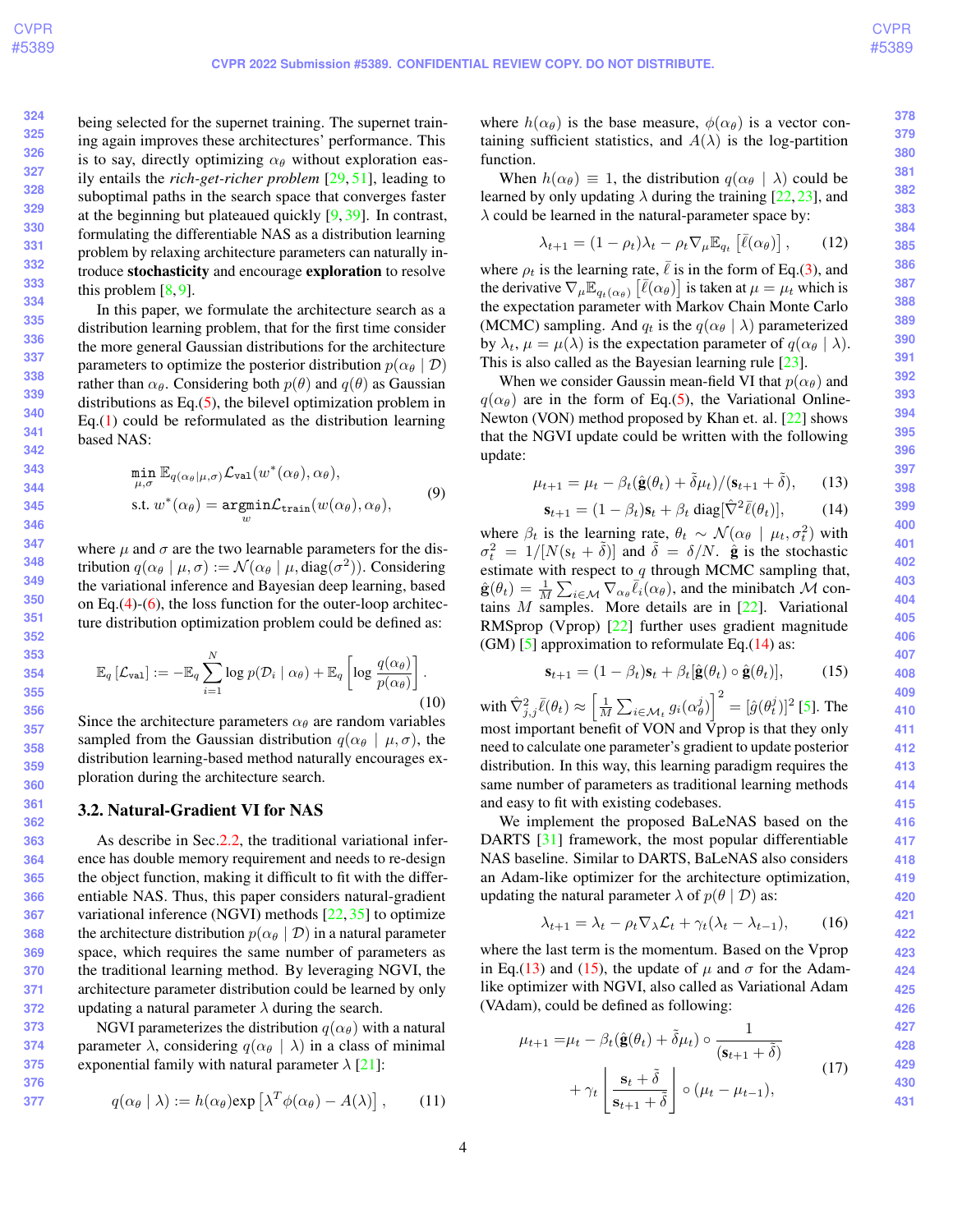> **476 477**

<span id="page-4-3"></span><span id="page-4-2"></span>Algorithm 1 BaLeNAS Initialize a supernet with supernet weights  $w$  and architecture parameters  $\alpha_{\theta}$ 

while *not converged* do

2: Update  $\mu$  and  $\sigma^2$  for  $q(\alpha_\theta | \mu, \sigma^2)$  based on Eq.[\(17\)](#page-3-3) and Eq.[\(18\)](#page-4-0), with VAdam optimizer. Update supernet weights  $w$  based on cross-entropy

loss with the common SGD optimizer.

4: end while

Obtain discrete architecture  $\alpha^*$  through *argmax* on  $\mu$ ; or sample a set of  $\alpha_{\theta}$  from  $q(\alpha_{\theta}^* | \mu, \sigma^2)$ , and utilize the training free proxies for selection.

<span id="page-4-0"></span>
$$
\mathbf{s}_{t+1} = (1 - \beta_t)\mathbf{s}_t + \beta_t[\hat{\mathbf{g}}(\theta_t) \circ \hat{\mathbf{g}}(\theta_t)].
$$
 (18)

where "∘" stands for element-wise product,  $\theta_t \sim \mathcal{N}(\alpha_\theta)$  $\mu_t, \sigma_t^2$ ) with  $\sigma_t^2 = 1/[N(s_t + \tilde{\delta})]$ . As pointed out in Sec. [2.2](#page-2-3) and shown in Eq.[\(17\)](#page-3-3) and Eq.[\(18\)](#page-4-0), the distribution  $q(\alpha_{\theta}) =$  $\mathcal{N}(\alpha_{\theta} \mid \mu, \sigma^2)$  is now optimized, needing to calculate the gradient of only one parameter.

Implicit Regularization from MCMC Sampling: Several recent works  $[8,9,49]$  $[8,9,49]$  $[8,9,49]$  empirically and theoretically show that the performance of differentiable NAS is highly related to the norm of H, the Hessian matrix of  $\mathcal{L}_{val}(w^*, \alpha_{\theta})$ , and keeping this norm in a low level plays a key role in robustifying differentiable NAS. As described before, we know the loss  $\mathbb{E}_{q_t(\alpha_\theta)}\left[\bar{\ell}(\alpha_\theta)\right]$  of architecture optimization in BaLeNAS is calculated based on MCMC sampling, showing the naturality of enhancing exploration. Besides,  $\mathbb{E}_{q_t(\alpha_\theta)}\left[\bar{\ell}(\alpha_\theta)\right]$  also has the naturality to enhance the stability in differentiable NAS as SDARTS [\[8\]](#page-8-11). When conducting the Taylor expansion, the loss function for the architecture parameters update  $\mathbb{E}_{q_t(\alpha_\theta)}\left[\bar{\ell}(\alpha_\theta)\right]$  could be described as:

<span id="page-4-1"></span>
$$
\mathbb{E}_{q_t(\alpha_\theta)} \left[ \bar{\ell}(\alpha_\theta) \right]
$$
\n
$$
= \mathbb{E}_{q(\alpha_\theta|\mu,\sigma)} \mathcal{L}_{val}(w, \alpha_\theta) = \mathbb{E}_{\epsilon \sim \mathcal{N}(0,\sigma^2)} \mathcal{L}_{val}(w, \mu + \epsilon)
$$
\n
$$
= \mathbb{E}_{\epsilon \sim \mathcal{N}(0,\sigma^2)} [\mathcal{L}_{val}(w, \mu) + \nabla_{\mu} \mathcal{L}_{val}(w, \mu)^T \epsilon + \frac{1}{2} \epsilon^T \mathcal{H} \epsilon]
$$
\n
$$
= \mathbb{E}_{\epsilon \sim \mathcal{N}(0,\sigma^2)} \left[ \mathcal{L}_{val}(w, \mu) + \frac{1}{2} \epsilon^T \mathcal{H} \epsilon \right]
$$
\n
$$
= \mathcal{L}_{val}(w, \mu) + \frac{\sigma^2}{2} \text{Tr} \left\{ \mathcal{H} \right\},
$$
\n(19)

**478 479 480 481 482 483 484 485** where the line 4 in Eq. $(19)$  is obtained since  $\mathbb{E}_{\epsilon \sim \mathcal{N}(0, \sigma^2)} [\triangledown_{\mu} \mathcal{L}_{val} (w, \alpha_\theta)^T \epsilon] \quad = \quad \mathbb{E}_{\epsilon \sim \mathcal{N}(0, \sigma^2)}[\epsilon] \quad *$  $\nabla_{\mu} \mathcal{L}_{val}(w, \alpha_{\theta}) = 0$ , as  $\epsilon \sim \mathcal{N}(0, \sigma^2)$  is a Gaussian distribution with zero mean, and  $\mathbb{E}(\epsilon^2) = \sigma^2$ .  $\mu$  is the expectation parameter of  $q(\alpha_{\theta} \mid \mu, \sigma^2)$ , and H is the Hessian matrix of  $\mathcal{L}_{val}(w, \mu)$ . We can find the loss function that could implicitly control the trace norm of  $H$  similar as  $[8, 9]$  $[8, 9]$  $[8, 9]$ , helping stabilizing differentiable NAS.

#### 3.3. Architecture Selecting from the Distribution

After the optimization of BaLeNAS, we learns an optimized Gaussian distribution for the architecture parameters  $q(\alpha_{\theta}^* \mid \mu, \sigma^2)$ , which is used to get the optimal architecture  $\alpha^*$ . In this paper, we consider two methods to get the discrete architecture  $\alpha^*$ . The first one is a simple and direct method, which utilizes the expectation of  $\alpha_{\theta}^*$  to select the best operation for each edge through the *argmax* as DARTS, where the expectation term is simply the mean  $\mu$  [\[9\]](#page-8-12). However, as we described in Sec. [2.1,](#page-1-1) this method may result in instability and incongruence. The second one is more general, which samples a set of  $\alpha$  from the distribution  $q(\alpha_{\theta}^* | \mu, \sigma^2)$  for architecture selection. However, in the neural architecture search, evaluating a set of architectures will incur unaffordable computational costs. In this paper, instead of utilizing training-free proxies to assist NAS by *warmup* before search as [\[1\]](#page-8-17), we leverage these proxies, including SNIP  $[24]$ , GraSP  $[43]$ , and Synflow  $[42]$ , to score the sampled architectures for selection after search.

Algorithm [1](#page-4-2) gives a simple implementation of BaLeNAS, where only the red part is different from DARTS. As shown, in our BaLeNAS, only architecture parameter optimization is different from DARTS which uses the VAdam optimizer, making it easy to be implemented. Furthermore, as most existing differentiable NAS methods are built based on DARTS codebase, our BaLeNAS is also comfortable to be adapted to them with minimal modifications.

# 4. Experiments and Results

In this section, we consider three different search spaces to analyze the proposed BaLeNAS framework. The first two are NAS benchmark datasets, NAS-Bench-201 [\[17\]](#page-8-19) and NAS-Bench-1shot1 [\[50\]](#page-9-16). The ground-truth for all candidate architectures in the two benchmark datasets is known. The NAS methods could be evaluated without retraining the searched architectures based on these benchmark datasets, thus greatly relieving the computational burden. The third one is the commonly-used CNN search space in DARTS [\[31\]](#page-9-5). We first analyze our proposed BaLeNAS in the two benchmark datasets, then compare BaLeNAS with state-of-the-art NAS methods in the DARTS search space.

### 4.1. Experiments on Benchmark Datasets

The NAS-Bench-201 [\[17\]](#page-8-19) has a unified cell-based search space, where the cell structure is densely-connected, containing four nodes with five candidate operations applied on each node, resulting in 15,625 architectures. NAS-Bench-201 reports the CIFAR-10, CIFAR-100, and Imagenet performance for all architecture in this search space. The NAS-Bench-1shot1 [\[50\]](#page-9-16) is built from the NAS-Bench-101 benchmark dataset [\[47\]](#page-9-19), through dividing all architectures in NAS-Bench-101 into 3 different unified cell-based search spaces,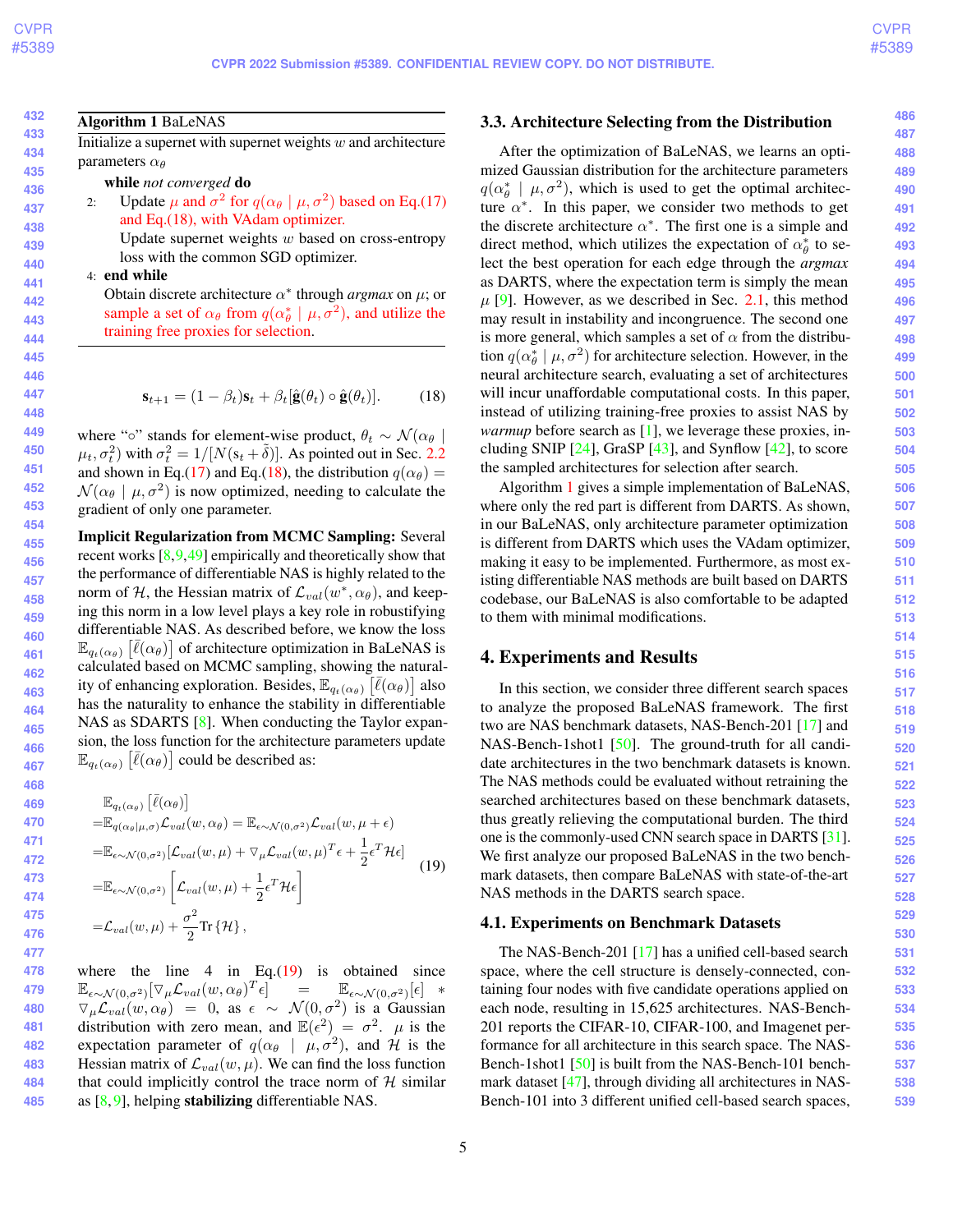| - - |  |
|-----|--|
|     |  |

<span id="page-5-3"></span><span id="page-5-0"></span>

| Method              | $CIFAR-10$       |                  | $CIFAR-100$      |                  | $ImageNet-16-120$ |                  |
|---------------------|------------------|------------------|------------------|------------------|-------------------|------------------|
|                     | Valid $(\%)$     | $Test(\%)$       | Valid $(\%)$     | $Test(\%)$       | Valid $(\%)$      | $Test(\%)$       |
| Random baseline     | $83.20 + 13.28$  | $86.61 + 13.46$  | $60.70 + 12.55$  | $60.83 + 12.58$  | $33.34 + 9.39$    | $33.13 + 9.66$   |
| ENAS [36]           | $37.51 \pm 3.19$ | $53.89 + 0.58$   | $13.37 + 2.35$   | $13.96 + 2.33$   | $15.06 \pm 1.95$  | $14.84 + 2.10$   |
| RandomNAS [28]      | $85.63 + 0.44$   | $88.58 \pm 0.21$ | $60.99 \pm 2.79$ | $61.45 + 2.24$   | $31.63 + 2.15$    | $31.37 + 2.51$   |
| SETN [15]           | $84.04 + 0.28$   | $87.64 \pm 0.00$ | $58.86 \pm 0.06$ | $59.05 + 0.24$   | $33.06 + 0.02$    | $32.52 + 0.21$   |
| GDAS $[16]$         | $90.00+0.21$     | $93.51 \pm 0.13$ | $71.14 + 0.27$   | $70.61 + 0.26$   | $41.70 + 1.26$    | $41.84 + 0.90$   |
| DrNAS [9]           | $91.55 \pm 0.00$ | $94.36 \pm 0.00$ | $73.49 \pm 0.00$ | $73.51 \pm 0.00$ | $46.37 \pm 0.00$  | $46.34 \pm 0.00$ |
| DARTS $(1st)$ [31]  | $39.77 + 0.00$   | $54.30 + 0.00$   | $15.03 + 0.00$   | $15.61 + 0.00$   | $16.43 + 0.00$    | $16.32 + 0.00$   |
| DARTS $(2nd)$ [31]  | $39.77 + 0.00$   | $54.30 \pm 0.00$ | $15.03 + 0.00$   | $15.61 + 0.00$   | $16.43 \pm 0.00$  | $16.32 + 0.00$   |
| Zero-cost NAS $[1]$ | $90.19 \pm 0.66$ | $93.45 \pm 0.28$ | $70.55 \pm 1.61$ | $70.73 \pm 1.36$ | $43.24 \pm 2.52$  | $43.64 \pm 2.42$ |
| BaLeNAS (1st)       | $91.03 + 0.15$   | $93.62 + 0.12$   | $70.88 + 0.60$   | $70.98 + 0.41$   | $45.19 + 0.75$    | $45.25 + 0.86$   |
| BaLeNAS (2nd)       | $91.32 \pm 0.09$ | $94.02 \pm 0.14$ | $71.53 + 0.08$   | $71.93 \pm 0.27$ | $45.39 \pm 0.17$  | $45.48 \pm 0.39$ |
| BaLeNAS-TF          | $91.52 \pm 0.04$ | $94.33 \pm 0.03$ | $72.67 \pm 0.41$ | $72.95 \pm 0.28$ | $46.14 \pm 0.23$  | $46.54 \pm 0.36$ |
| optimal             | 91.61            | 94.37            | 74.49            | 73.51            | 46.77             | 47.31            |

Table 1. Comparison results with state-of-the-art NAS approaches on NAS-Bench-201.

The best single run of BaLeNAS-TF achieves 94.37%, 73.22%, and 46.71% test accuracy on three datasets, respectively. Our BaLeNAS-TF considers the Synflow based proxy for architecture selection in this experiment.

<span id="page-5-1"></span>

Figure 1. Validation and test error of BaLeNAS and DARTS on the search space 3 of NAS-Bench-1shot1.

containing 6,240, 29,160, and 363,648 architectures, respectively, and the CIFAR-10 performance for all architectures are reported. The architectures in each search space have the same number of nodes and connections, making the differentiable NAS could be directly applied to each space.

#### 4.1.1 Reproducible Comparison on NAS Benchmarks

**579 580 581 582 583 584 585 586 587 588 589 590 591 592 593** Table [1](#page-5-0) summarizes the performance of BaleNAS on NAS-Bench-201 compared with differentiable NAS baselines, where the statistical results are obtained from 4 independent search experiments with four different *random seeds*. In our BaLeNAS, we consider the expectation of  $\alpha_{\theta}$  with *argmax* to get the valid architecture, while BaLeNAS-TF consider the training-free proxies for the architecture selection, with the sample size is set as 100. As shown in Table [1,](#page-5-0) BaLeNAS achieves the best results on the NAS-Bench-201 benchmark and greatly outperforms other baselines on all three datasets. As described in Sec. [3,](#page-2-5) BaLeNAS is built based on the DARTS framework, with only modeling the architecture parameters into distributions and introducing Bayesian learning rule for optimization. As shown in Table [1,](#page-5-0) BaLeNAS with first and second-order approximations

<span id="page-5-2"></span>Table 2. Ablation study on the architecture selection.

| Method (size)        | CIFAR-10       | <b>Test Accuracy</b><br>$CIFAR-100$ | ImageNet       |
|----------------------|----------------|-------------------------------------|----------------|
| Zero-cost $NAS(10)$  | $92.12 + 1.25$ | $68.1 + 2.49$                       | $40.07 + 1.86$ |
| Zero-cost NAS(50)    | $92.52 + 0.05$ | $70.27 + 0.25$                      | $42.92 + 0.95$ |
| Zero-cost $NAS(100)$ | $93.45 + 0.16$ | $69.87 + 0.35$                      | $44.43 + 0.75$ |
| BaLeNAS-TF(10)       | $94.08 + 0.13$ | $72.55 + 0.42$                      | $45.82 + 0.30$ |
| BaLeNAS-TF(50)       | $94.33 + 0.03$ | $72.95 + 0.28$                      | $46.54 + 0.36$ |
| BaLeNAS-TF(100)      | $94.33 + 0.03$ | $72.95 + 0.28$                      | $46.54 + 0.36$ |

both outperform DARTS by large margins, verifying the effectiveness of our method. More interesting, combining with the training-free proxies, BaLeNAS-TF can achieve better results, showing that apart from *warmup*, these proxies could also assist differentiable NAS at architecture selection. The best single run of our BaLeNAS-TF achieves 94.37%, 73.22%, and 46.71% test accuracy on three datasets, respectively, which are state-of-the-art on this benchmark dataset.

We also conduct a comparison study on the NAS-Bench-1shot1 dataset to further verify the effectiveness of our BaLe-NAS which reformulates architecture search as a distribution learning problem. We have compared BaLeNAS with the baseline DARTS on the three search spaces of NAS-Bench-1shot1 with tracking the validation and test performance of the search architectures in every iteration. As shown in Fig. [1,](#page-5-1) our BaLeNAS, without training-free proxies based architecture selection, generally outperforms DARTS during the architecture search in terms of validation and test error in the most complicated search space 3, both with first and second-order approximation. More specifically, our BaLe-NAS significantly outperforms the baseline in the early stage, demonstrating our BaLeNAS could quickly find the superior architectures and is more stable. The results on both NAS-Bench-201 and NAS-Bench-1shot1 verify that, by formulating the architecture search as a distribution learning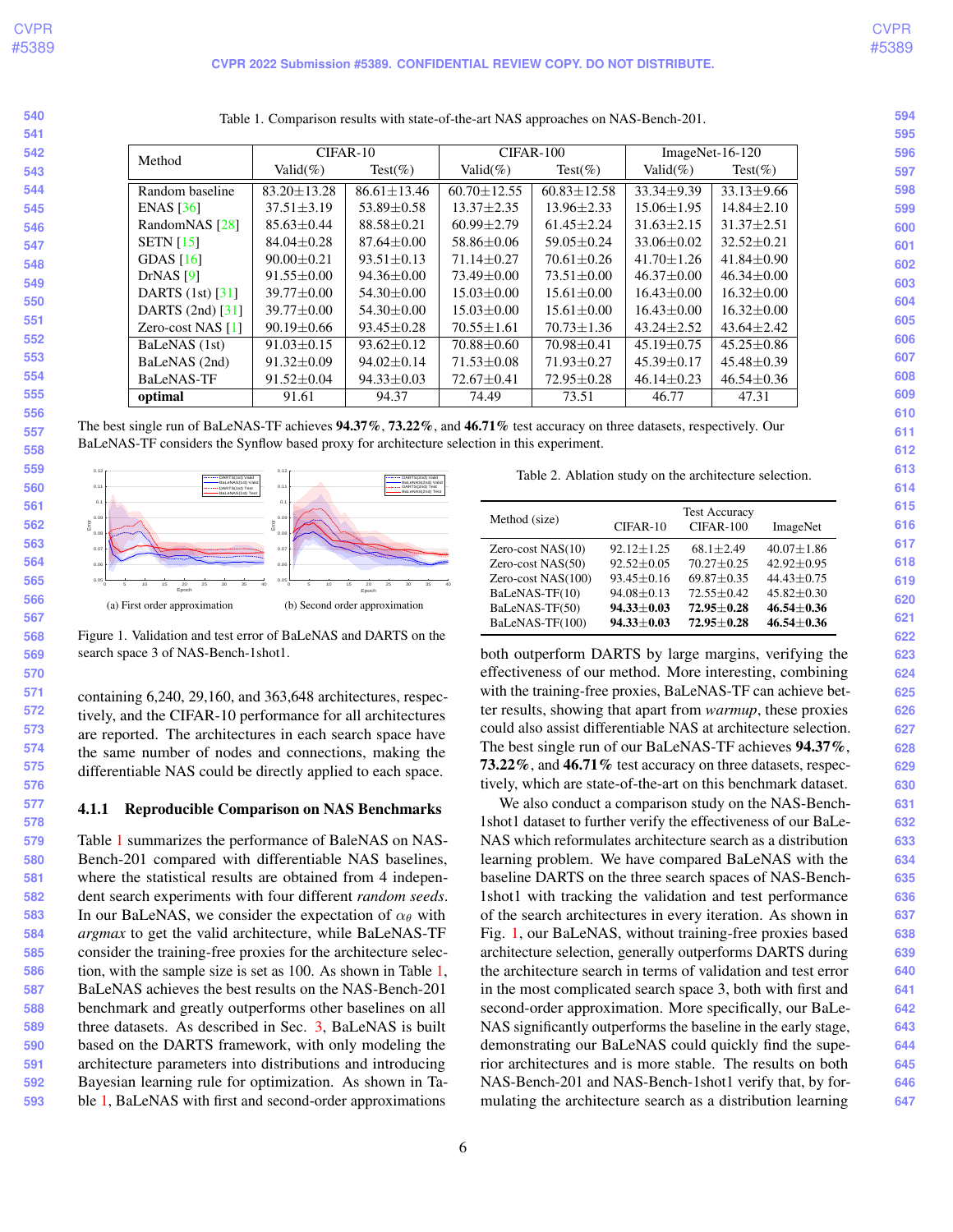<span id="page-6-1"></span><span id="page-6-0"></span>

| Method               |                 | Test Error $(\% )$ |            | Param | <b>FLOPs</b> | Search | Architecture |
|----------------------|-----------------|--------------------|------------|-------|--------------|--------|--------------|
|                      | $CIFAR-10$      | $CIFAR-100$        | ImageNet   | (M)   | (M)          | Cost   | Optimization |
| RandomNAS [28]       | $2.85 \pm 0.08$ | 17.63              | 27.1       | 4.3   | 595          | 2.7    | random       |
| SNAS $[45]$          | $2.85 \pm 0.02$ | 20.09              | 27.3/9.2   | 2.8   | 467          | 1.5    | gradient     |
| BayesNAS [53]        | $2.81 \pm 0.04$ | ۰                  | 26.5/8.9   | 3.40  |              | 0.2    | gradient     |
| MdeNAS $[52]$        | 2.55            | 17.61              | 25.5/7.9   | 3.61  | 500          | 0.16   | gradient     |
| GDAS $[16]$          | 2.93            | 18.38              | 26.0 / 8.5 | 3.4   | 538          | 0.21   | gradient     |
| XNAS [34]            | $2.57 \pm 0.09$ | 16.34              | 24.7/7.5   | 3.7   | 590          | 0.3    | gradient     |
| PDARTS [10]          | 2.50            | 16.63              | 24.4/7.4   | 3.4   | 543          | 0.3    | gradient     |
| PC-DARTS $[46]$      | $2.57 \pm 0.07$ | 17.11              | 25.1/7.8   | 3.6   | 571          | 0.3    | gradient     |
| DrNAS [9]            | $2.54 \pm 0.03$ | 16.30              | 24.2/7.3   | 4.0   | 644          | 0.4    | gradient     |
| DARTS+ $[30]$        | $2.50 \pm 0.11$ | 16.28              |            | 3.7   |              | 0.4    | gradient     |
| DARTS $(1st)$ [31]   | 2.94            |                    |            | 2.9   | 505          | 1.5    | gradient     |
| DARTS $(2nd)$ $[31]$ | $2.76 \pm 0.09$ | 17.54              | 26.9/8.7   | 3.4   | 530          | 4      | gradient     |
| <b>BaLeNAS</b>       | $2.50 \pm 0.07$ | 16.84              | 25.0/7.7   | 3.82  | 593          | 0.6    | gradient     |
| <b>BaLeNAS-TF</b>    | $2.43 \pm 0.08$ | 15.72              | 24.2/7.3   | 3.86  | 597          | 0.6    | gradient     |

Table 3. Comparison results with state-of-the-art weight-sharing NAS approaches.

problem and introducing the Bayesian learning rule to optimize the posterior distribution, BaLeNAS can relieve the instability and naturally enhance exploration to avoid local optimum for differentiable NAS.

# 4.1.2 Ablation Study on the Architecture Selection

**675 676 677 678 679 680 681 682 683 684 685 686 687 688 689 690 691** As described, our BaLeNAS-TF samples several architectures from the optimized distribution and leverages the training-free proxies for architecture selection, rather than simply applying *argmax* on the mean. In this subsection, we conduct ablation study to investigate the benefits of our training-free based architecture selection. We considered 3 different training-free proxies as described in Sec. [2.3,](#page-2-6) including SNIP, GraSP, and Synflow. We find that Synflow is the most reliable proxies in the architecture selection, as it achieves better performance than the remaining two proxies for both zero-cost NAS and BaLeNAS, and also consistently enhances the performance with the increase of sample size. More detailed comparison can be found in the Appendix. Zero-cost NAS [\[1\]](#page-8-17) randomly generates samples and calculates the scores based on the proxies for architecture selection, while our BaLeNAS-TF generates samples based on the optimized distribution  $(\alpha_{\theta}^* | \mu, \sigma^2)$ .

**692 693 694 695 696 697 698 699 700 701** Table [2](#page-5-2) compared zero-cost NAS and BaLeNAS-TF with different sample sizes in the architecture selection. As shown, the Synflow proxy can assist NAS as zero-cost NAS with different sample sizes achieve much better results than the Random baseline in Table [1,](#page-5-0) and these proxies also enhance our BaLeNAS, where our BaLeNAS-TF achieve higher accuracy. These results again verified that the architecture selection with train-free proxies can further improve the performance for distribution learning based NAS. More interesting, Table [2](#page-5-2) also showed that our BaLeNAS-TF outperformed zero-cost

NAS by a large margin, suggesting that our BaLeNAS can converge to a competitive distribution.

## 4.2. Experiments on DARTS Search Space

To compare with the state-of-the-art differentiable NAS methods, we applied BaLeNAS to the typical DARTS search space [\[16](#page-8-10)[,28,](#page-8-7)[31\]](#page-9-5) for convolutional architecture search, where all experiment settings are following DARTS [\[31\]](#page-9-5) for fair comparisons as the same as the most recent works. Our BaLeNAS-TF also considers the Synflow proxy in this experiment. The architecture search in DARTS space generally contains three stages: The differentiable NAS first searches for micro-cell structures on CIFAR-10, and then stack more cells to form the full structure for the architecture evaluation. The best-found cell on CIFAR-10 is finally transferred to larger datasets to evaluate its transferability.

#### 4.2.1 Search Results on CIFAR-10

The comparison results with the state-of-the-art NAS methods are presented in Table [3.](#page-6-0) The best architecture searched by our BaLeNAS-TF achieves a 2.37% test error on CIFAR-10, which outperforms state-of-the-art NAS methods. We can also see that both BaLeNAS-TF and BaLeNAS outperform DARTS by a large margin, demonstrating the effectiveness of the proposed method. Besides, although BaLeNAS introduced MCMC during architecture optimization, it is still efficient in the sense that the whole architecture search phase in BaLeNAS (2nd) only took 0.6 GPU days.

#### 4.2.2 Transferability Results Analysis

Following DARTS experimental setting, the best-searched architectures on CIFAR-10 are then transferred to CIFAR-100 **702 703**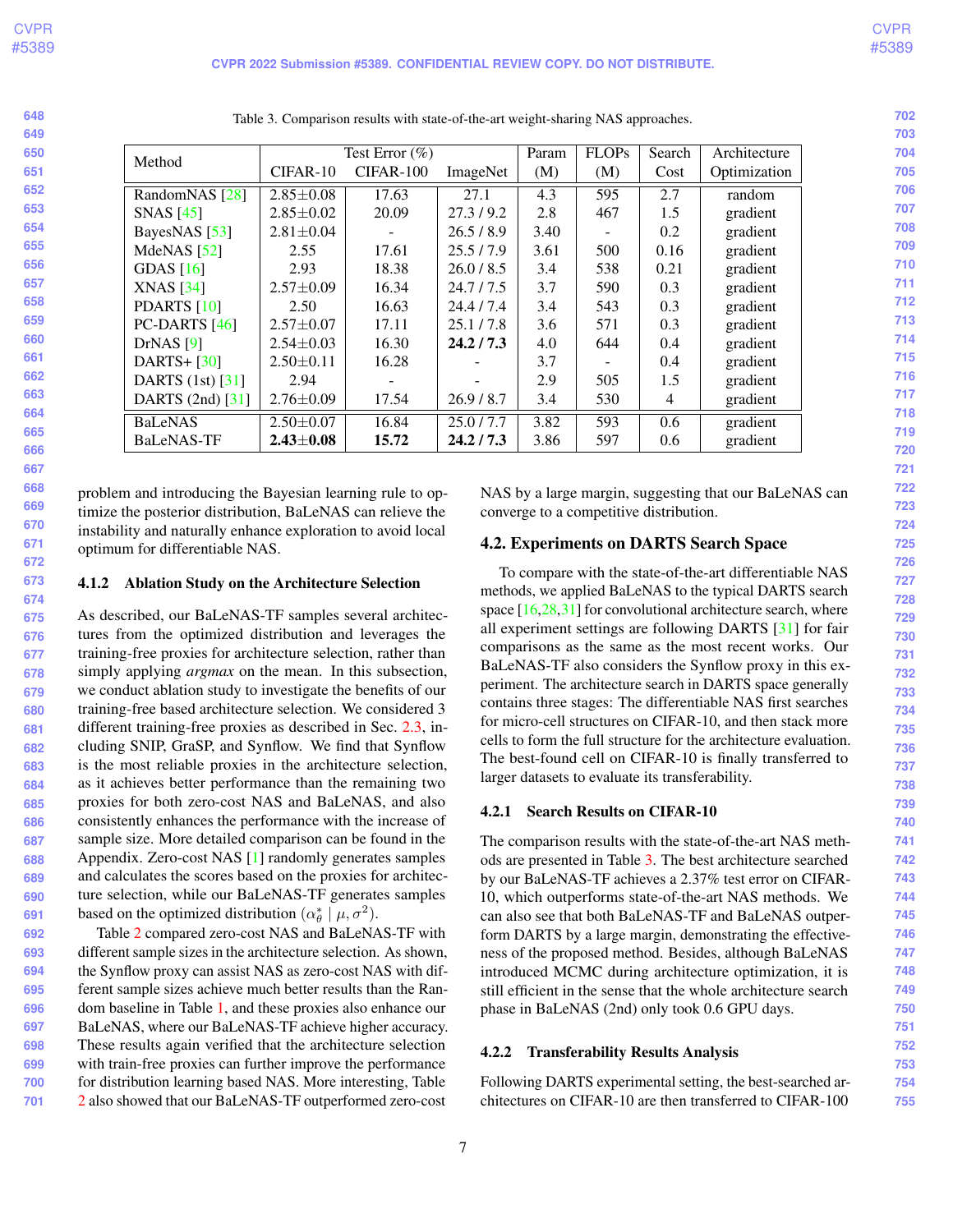**783 784**

**805 806**

<span id="page-7-2"></span><span id="page-7-0"></span>

Figure 2. The ratio of skip-connection the searched normal cells during the architecture search in the DARTS space.

**773 774 775 776 777 778 779 780 781 782** and ImageNet to evaluate the transferability. The comparison results with state-of-the-art differentiable NAS approaches on CIFAR-100 and ImageNet are demonstrated in Table [3.](#page-6-0) As shown in Table2, BaLeNAS-TF achieves a 15.72% test error on the CIFAR-100 dataset, which is a state-of-the-art performance and outperforms peer algorithms by a large margin. On the ImageNet dataset, the best-discovered architecture by our BaLeNAS-TF also achieved a competitive result with 24.2 / 7.3 % top1 / top5 test error, outperforming or on par with all peer algorithms.

#### 4.2.3 Analysis on the Effect of Exploration

**785 786 787 788 789 790 791 792 793 794 795 796 797 798 799 800 801 802 803 804** Several recent works [\[9,](#page-8-12) [39,](#page-9-10) [51\]](#page-9-11) point out that directly optimizing architecture parameters without exploration easily entails the rich-gets-richer problem, leading to those architectures that converge faster at the beginning while achieve poor performance at the end of training, e.g. architectures with intensive *skip-connections* [\[14,](#page-8-14) [30\]](#page-9-12). However, when the number of *skip-connections* is larger than 3, the architec-ture's retraining accuracy is usually extremely low [\[30,](#page-9-12) [49\]](#page-9-7). To relieve this issue, BaLeNAS formulates the differentiable neural architecture search as a distribution learning problem, and this experiment verifies how the proposed formulation naturally enhance the exploration to relieve this issue. Fig. [2](#page-7-0) plots the ratio of *skip-connection* in the searched normal cell for BaLeNAS and DARTS (the total number of operations in a cell is 8). As shown, DARTS is likely to select more than 3 *skip-connection* in the normal cell during the search. In contrast, in the proposed BaLeNAS, the number of *skipconnections* is generally less than 2 in the normal cell during the search for BaLeNAS.

# 4.2.4 Tracking of the Hessian norm

**807 808 809** As described in Section [2.1,](#page-1-1) a large Hessian norm deteriorate the robustness of DARTS, and the incongruence between  $\mathcal{L}_{val}(w^*, \alpha_\theta^*)$  and  $\mathcal{L}_{val}(w^*, \alpha^*)$  is not negligible if we could

<span id="page-7-1"></span>

Figure 3. Trajectory of the Hessian norm in DARTS space.

not maintain the maintains the Hessian norm at a low level. The analysis in Sec.  $3.2$  and Eq.  $(19)$  shows that the loss function of the proposed BaLeNAS implicitly controls the trace norm of H similar as  $[8, 9]$  $[8, 9]$  $[8, 9]$ , helping stabilizing differentiable NAS. We plot the trajectory of the Hessian norm of BaLeNAS compared with the vanilla DARTS in Fig. [3.](#page-7-1) As show, the Hessian norm in our BaLeNAS is always kept in a low level. Although the Hessian norm of BaLeNAS also increases with the supernet training similar as DARTS, BaLe-NAS's largest Hessian norm is still smaller than DARTS in the early stage, showing the effectiveness of implicit regularization of our BaLeNAS as described in Sec. [3.2.](#page-3-4)

# 5. Conclusion

In this paper, we have formulated the architecture optimization in the differentiable NAS as a distribution learning problem and introduced a Bayesian learning rule to optimize the architecture parameters posterior distributions. We have theoretically demonstrated that the proposed framework can enhance the exploration for differentiable NAS and implicitly impose regularization on the Hessian norm to improve the stability. The above properties show that reformulating differentiable NAS as distribution learning is a promising direction. In addition, with leveraging the training-free proxies, our BaLeNAS can select more competitive architectures from the optimized distributions instead of applying *argmax* on the mean to get the the discrete architecture, so that alleviate the discretization instability and enhance the performance. We operationalize the framework based on the common differentiable NAS baseline, DARTS, and experimental results on NAS benchmark datasets and the common DARTS search space have verified the proposed framework's effectiveness.

Although BaLeNAS improves the differentiable NAS baseline by large margins, it computational consumption and memory consumption are similar with DARTS where our BaLeNAS is built on. Further questions include how to further decrease the computational and memory cost and also eliminate the *depth gap* existing between architecture search and evaluation in differentiable NAS [\[10\]](#page-8-27).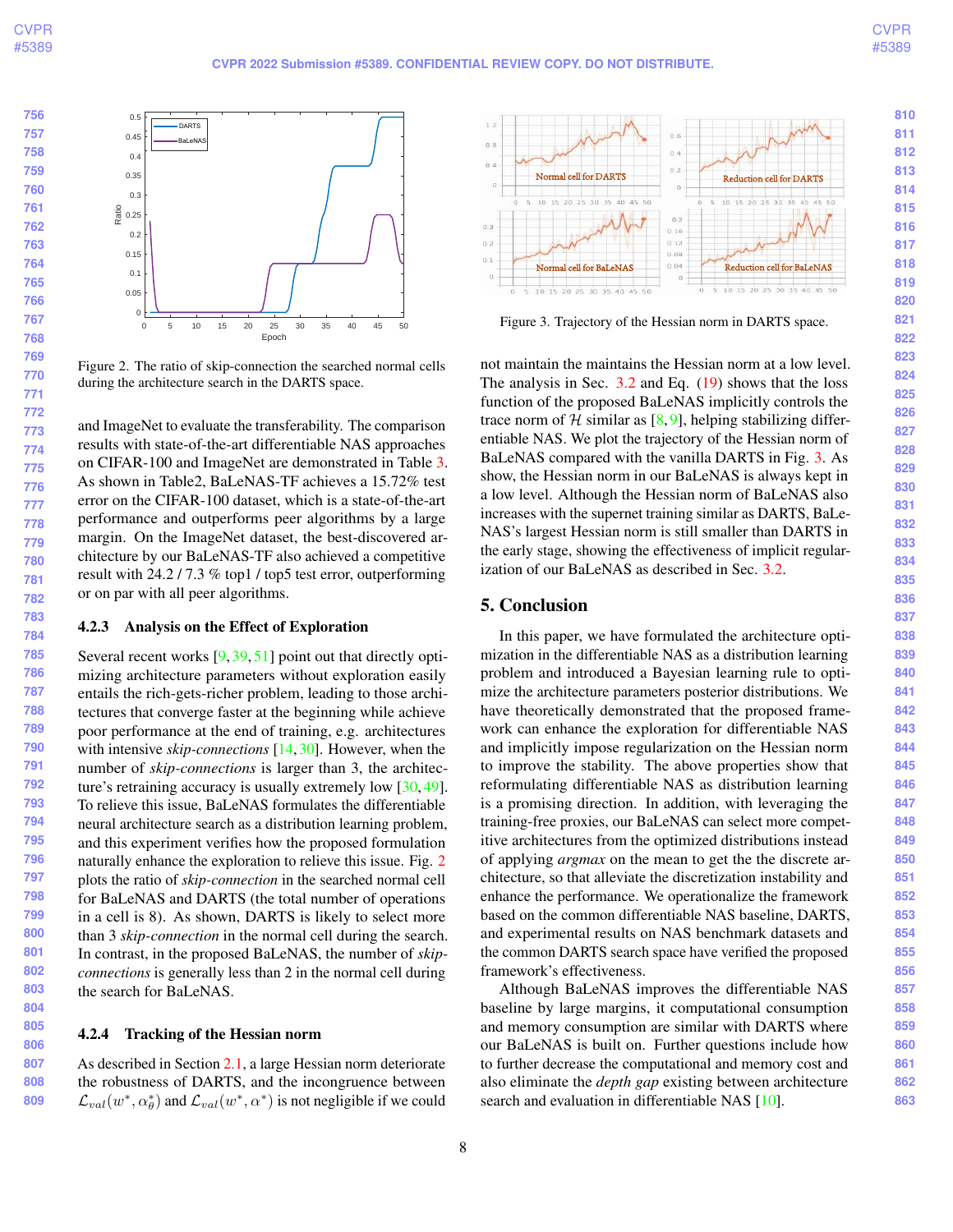**911**

#### **864 865** References

- <span id="page-8-17"></span>[1] Mohamed S Abdelfattah, Abhinav Mehrotra, Łukasz Dudziak, and Nicholas D Lane. Zero-cost proxies for lightweight nas. In *ICLR*, 2021. [2,](#page-1-2) [3,](#page-2-7) [5,](#page-4-3) [6,](#page-5-3) [7](#page-6-1)
- <span id="page-8-8"></span>[2] Gabriel Bender, Pieter-Jan Kindermans, Barret Zoph, Vijay Vasudevan, and Quoc Le. Understanding and simplifying one-shot architecture search. In *International Conference on Machine Learning*, pages 549–558, 2018. [1,](#page-0-0) [2](#page-1-2)
- <span id="page-8-22"></span><span id="page-8-21"></span>[3] David M Blei, Alp Kucukelbir, and Jon D McAuliffe. Variational inference: A review for statisticians. *Journal of the American statistical Association*, 112(518):859–877, 2017. [3](#page-2-7)
	- [4] Charles Blundell, Julien Cornebise, Koray Kavukcuoglu, and Daan Wierstra. Weight uncertainty in neural network. In *International Conference on Machine Learning*, pages 1613– 1622, 2015. [3](#page-2-7)
	- [5] Léon Bottou, Frank E Curtis, and Jorge Nocedal. Optimization methods for large-scale machine learning. *Siam Review*, 60(2):223–311, 2018. [4](#page-3-5)
- <span id="page-8-25"></span><span id="page-8-18"></span><span id="page-8-11"></span><span id="page-8-9"></span>[6] Han Cai, Ligeng Zhu, and Song Han. Proxylessnas: Direct neural architecture search on target task and hardware. *ICLR*, 2019. [1](#page-0-0)
	- [7] Wuyang Chen, Xinyu Gong, and Zhangyang Wang. Neural architecture search on imagenet in four gpu hours: A theoretically inspired perspective. In *ICLR*, 2021. [2,](#page-1-2) [3](#page-2-7)
	- [8] Xiangning Chen and Cho-Jui Hsieh. Stabilizing differentiable architecture search via perturbation-based regularization. In *ICML*, 2020. [1,](#page-0-0) [2,](#page-1-2) [4,](#page-3-5) [5,](#page-4-3) [8](#page-7-2)
	- [9] Xiangning Chen, Ruochen Wang, Minhao Cheng, Xiaocheng Tang, and Cho-Jui Hsieh. Drnas: Dirichlet neural architecture search. In *ICLR*, 2021. [2,](#page-1-2) [4,](#page-3-5) [5,](#page-4-3) [6,](#page-5-3) [7,](#page-6-1) [8](#page-7-2)
- <span id="page-8-27"></span><span id="page-8-12"></span>[10] Xin Chen, Lingxi Xie, Jun Wu, and Qi Tian. Progressive differentiable architecture search: Bridging the depth gap between search and evaluation. In *Proceedings of the IEEE International Conference on Computer Vision*, pages 1294– 1303, 2019. [7,](#page-6-1) [8](#page-7-2)
- <span id="page-8-3"></span>**899 900 901 902** [11] Yukang Chen, Tong Yang, Xiangyu Zhang, Gaofeng Meng, Xinyu Xiao, and Jian Sun. Detnas: Backbone search for object detection. In *Advances in Neural Information Processing Systems*, pages 6642–6652, 2019. [1](#page-0-0)
- <span id="page-8-0"></span>**903 904 905 906** [12] Xuelian Cheng, Yiran Zhong, Mehrtash Harandi, Yunchao Dai, Xiaojun Chang, Tom Drummond, Hongdong Li, and Zongyuan Ge. Hierarchical Neural Architecture Search for Deep Stereo Matching. In *NeurIPS*, 2020. [1](#page-0-0)
- <span id="page-8-4"></span>**907 908 909 910** [13] Xuelian Cheng, Yiran Zhong, Mehrtash Harandi, Yuchao Dai, Xiaojun Chang, Tom Drummond, Hongdong Li, and Zongyuan Ge. Hierarchical neural architecture search for deep stereo matching. In *NeurIPS*, 2020. [1](#page-0-0)
- <span id="page-8-14"></span>**912 913** [14] Xiangxiang Chu, Bo Zhang, Ruijun Xu, and Jixiang Li. Fairnas: Rethinking evaluation fairness of weight sharing neural architecture search. *arXiv preprint arXiv:1907.01845*, 2019. [2,](#page-1-2) [8](#page-7-2)
- <span id="page-8-26"></span>**914 915 916 917** [15] Xuanyi Dong and Yi Yang. One-shot neural architecture search via self-evaluated template network. In *Proceedings of the IEEE International Conference on Computer Vision*, pages 3681–3690, 2019. [6](#page-5-3)
- <span id="page-8-10"></span>[16] Xuanyi Dong and Yi Yang. Searching for a robust neural architecture in four gpu hours. In *IEEE Conference on Computer Vision and Pattern Recognition*. IEEE Computer Society, 2019. [1,](#page-0-0) [6,](#page-5-3) [7](#page-6-1)
- <span id="page-8-19"></span>[17] Xuanyi Dong and Yi Yang. Nas-bench-201: Extending the scope of reproducible neural architecture search. *ICLR*, 2020. [2,](#page-1-2) [5,](#page-4-3) [11](#page--1-0)
- <span id="page-8-20"></span>[18] Alex Graves. Practical variational inference for neural networks. In *Advances in neural information processing systems*, pages 2348–2356, 2011. [3](#page-2-7)
- <span id="page-8-5"></span>[19] Minghao Guo, Zhao Zhong, Wei Wu, Dahua Lin, and Junjie Yan. Irlas: Inverse reinforcement learning for architecture search. In *CVPR*, 2019. [1](#page-0-0)
- <span id="page-8-6"></span>[20] Zichao Guo, Xiangyu Zhang, Haoyuan Mu, Wen Heng, Zechun Liu, Yichen Wei, and Jian Sun. Single path one-shot neural architecture search with uniform sampling. *Proceedings of the IEEE conference on computer vision and pattern recognition*, 2019. [1](#page-0-0)
- <span id="page-8-24"></span>[21] Mohammad Khan and Wu Lin. Conjugate-computation variational inference: Converting variational inference in nonconjugate models to inferences in conjugate models. In *Artificial Intelligence and Statistics*, pages 878–887. PMLR, 2017. [4](#page-3-5)
- <span id="page-8-15"></span>[22] Mohammad Khan, Didrik Nielsen, Voot Tangkaratt, Wu Lin, Yarin Gal, and Akash Srivastava. Fast and scalable bayesian deep learning by weight-perturbation in adam. In *International Conference on Machine Learning*, pages 2611–2620, 2018. [2,](#page-1-2) [4](#page-3-5)
- <span id="page-8-16"></span>[23] Mohammad Emtiyaz Khan and Haavard Rue. Learningalgorithms from bayesian principles. *arXiv preprint arXiv:2002.10778*, 2020. [2,](#page-1-2) [4](#page-3-5)
- <span id="page-8-23"></span>[24] Namhoon Lee, Thalaiyasingam Ajanthan, and Philip Torr. Snip: Single-shot network pruning based on connection sensitivity. In *International Conference on Learning Representations*, 2019. [3,](#page-2-7) [5](#page-4-3)
- <span id="page-8-1"></span>[25] Changlin Li, Jiefeng Peng, Liuchun Yuan, Guangrun Wang, Xiaodan Liang, Liang Lin, and Xiaojun Chang. Block-wisely supervised neural architecture search with knowledge distillation. In *2020 IEEE/CVF Conference on Computer Vision and Pattern Recognition, CVPR 2020, Seattle, WA, USA, June 13-19, 2020*, pages 1986–1995, 2020. [1](#page-0-0)
- [26] Changlin Li, Tao Tang, Guangrun Wang, Jiefeng Peng, Bing Wang, Xiaodan Liang, and Xiaojun Chang. Bossnas: Exploring hybrid cnn-transformers with block-wisely selfsupervised neural architecture search. *CoRR*, abs/2103.12424, 2021. [1](#page-0-0)
- <span id="page-8-2"></span>[27] Changlin Li, Guangrun Wang, Bing Wang, Xiaodan Liang, Zhihui Li, and Xiaojun Chang. Dynamic slimmable network. In *IEEE Conference on Computer Vision and Pattern Recognition, CVPR 2021, virtual, June 19-25, 2021*, pages 8607–8617. Computer Vision Foundation / IEEE, 2021. [1](#page-0-0)
- <span id="page-8-7"></span>[28] Liam Li and Ameet Talwalkar. Random search and reproducibility for neural architecture search. In *UAI*, 2019. [1,](#page-0-0) [6,](#page-5-3) [7](#page-6-1)
- <span id="page-8-13"></span>[29] Xiang Li, Chen Lin, Chuming Li, Ming Sun, Wei Wu, Junjie Yan, and Wanli Ouyang. Improving one-shot nas by suppressing the posterior fading. In *Proceedings of the IEEE/CVF*